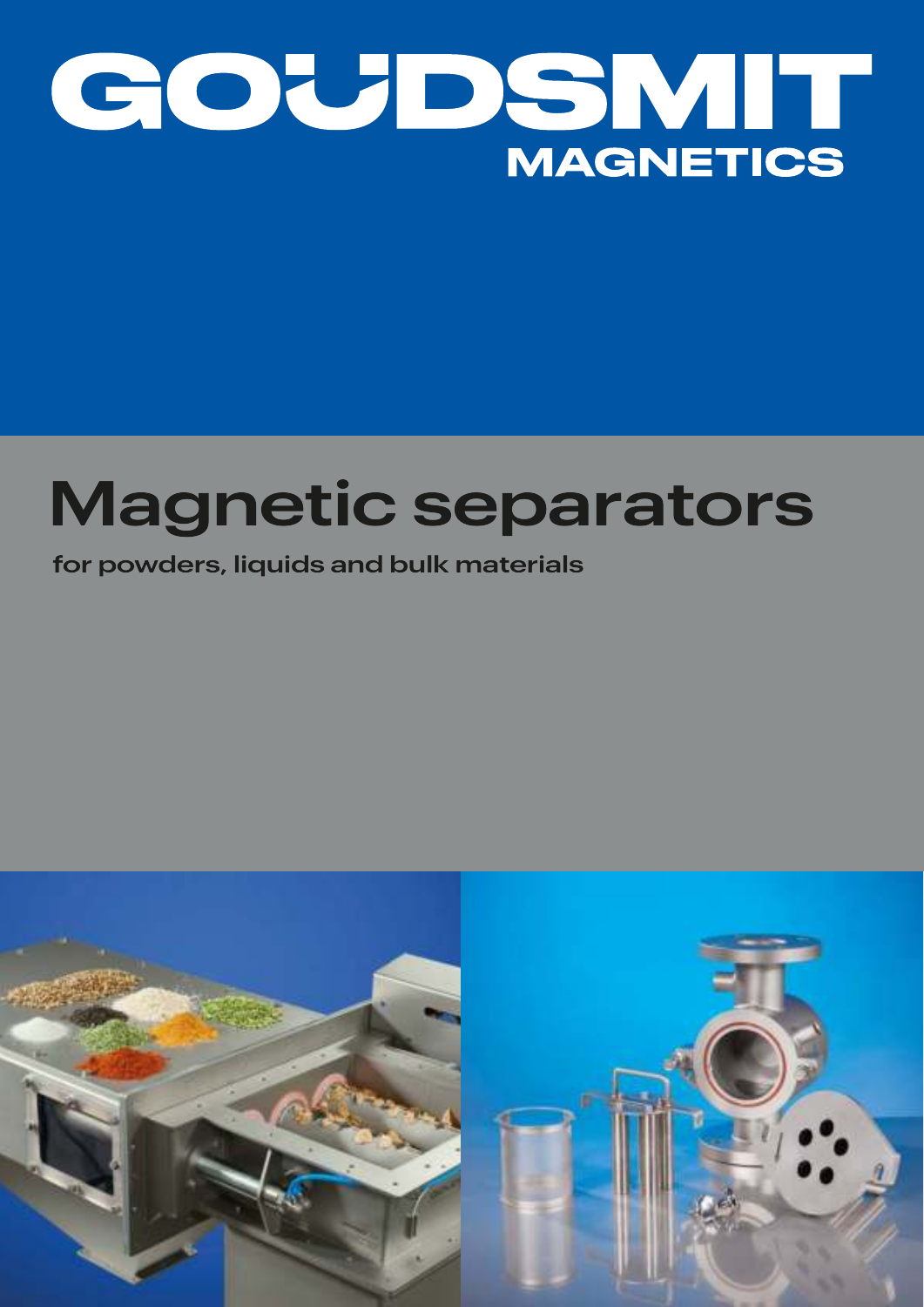# **Goudsmit magnetic separators**

With more than 60 years of expertise in the field of magnetics, Goudsmit Magnetics is your partner for coarse or fine metal separation from powders, granulates, fibres, liquids and more, in a wide range of production processes.

Applications are found in many different industries. Magnetic separators provide a ferrous-free, high-quality finished product in the food industry as well as in the chemical, pharmaceutical, plastic, ceramic, feed and bulk industries. They also prevent production downtime, product recalls and dust explosions. Goudsmit magnetic separators are designed and manufactured in-house and used for prevention of metal contamination worldwide. This brochure provides you with insight into the possibilities. For more information, please visit our website: goudsmitmagnets.com



#### **How do you choose the right magnet for your product?**

The table below shows some examples of products and the appropriate type of magnet for each. You can always call or e-mail us if you have questions or need

|                                         | magnet for each. You can always call or |                                                         |           |                                                          |                                                 |                                                               |        |                                                        |              |           |                                     |                               |                            |                      |          |
|-----------------------------------------|-----------------------------------------|---------------------------------------------------------|-----------|----------------------------------------------------------|-------------------------------------------------|---------------------------------------------------------------|--------|--------------------------------------------------------|--------------|-----------|-------------------------------------|-------------------------------|----------------------------|----------------------|----------|
|                                         | e-mail us if you have questions or need |                                                         |           |                                                          |                                                 |                                                               |        |                                                        |              |           |                                     |                               |                            |                      |          |
| advice.                                 |                                         |                                                         |           |                                                          | m <sup>3</sup> /h                               |                                                               |        |                                                        |              |           |                                     |                               |                            |                      |          |
| <b>Product particle Product</b><br>size | characteristics                         | <b>Product example</b><br>Note: max. Fe particle size = | Grid      | Static Cleanflow –<br>max. capacity 45 m <sup>3</sup> /h | Cleanflow<br>45<br>capacity<br>Rotating<br>max. | Cleanflow -<br>capacity 120 m <sup>3</sup> /h<br>Easy<br>max. | Filter | Bullet magnet –<br>max. capacity 550 m <sup>3</sup> /h | Plate magnet | Chute     | External pole 360 m <sup>3</sup> /h | Cascade 300 m <sup>3</sup> /h | Drum 300 m <sup>3</sup> /h | <b>High Gradient</b> | Overbelt |
|                                         |                                         | same as product                                         |           |                                                          |                                                 |                                                               |        |                                                        |              |           |                                     |                               |                            |                      |          |
| $0 - 100 \mu m$                         | poorly flowing,                         | carbon black powder, alu oxide,                         |           |                                                          |                                                 |                                                               |        |                                                        |              |           |                                     |                               |                            |                      |          |
|                                         | bridging, sticky                        | ceramic powder, pharma powder                           |           |                                                          |                                                 |                                                               |        |                                                        |              |           |                                     |                               | $\bullet$                  |                      |          |
| 100 - 500 µm                            | poorly flowing,                         | icing sugar, milk powder, cocoa                         |           |                                                          |                                                 |                                                               |        |                                                        |              |           |                                     |                               |                            |                      |          |
|                                         | bridging, sticky                        | powder                                                  |           |                                                          |                                                 |                                                               |        |                                                        |              |           |                                     |                               |                            |                      |          |
|                                         |                                         |                                                         |           |                                                          |                                                 |                                                               |        |                                                        |              |           |                                     |                               |                            |                      |          |
| $0.5 - 3.0$ mm                          | free-flowing                            | coarse or fine salt, granulated sugar,                  |           |                                                          |                                                 |                                                               |        |                                                        |              |           |                                     |                               |                            |                      |          |
|                                         | (granulate)                             | sugar, candy sugar, candy, plastic                      |           |                                                          |                                                 |                                                               |        |                                                        |              |           |                                     |                               |                            |                      |          |
|                                         |                                         | granulate, beaded carbon black                          | $\bullet$ | $\bullet$                                                |                                                 | $\bullet$                                                     |        |                                                        | $\bullet$    |           |                                     |                               | $\bullet$                  |                      |          |
| $0.5 - 3.0$ mm                          | poorly flowing<br>(flakes)              | breakfast cereals, fabrics                              |           |                                                          |                                                 |                                                               |        |                                                        |              |           |                                     |                               |                            |                      |          |
| $3.0 - 6.0$ mm                          | goedstromend                            | mill material, fabrics                                  | $\bullet$ | $\bullet$                                                |                                                 | $\bullet$                                                     |        | $\bullet$                                              | $\bullet$    | $\bullet$ | $\bullet$                           | $\bullet$                     | $\bullet$                  | $\bullet$            |          |
| $>6.0$ mm                               | free-flowing                            | oatmeal, breadcrumbs, semolina,                         |           |                                                          |                                                 |                                                               |        |                                                        |              |           |                                     |                               |                            |                      |          |
|                                         | (pellets)                               | rice, maize, wheat, peppercorns,                        |           |                                                          |                                                 |                                                               |        |                                                        |              |           |                                     |                               |                            |                      |          |
|                                         |                                         | coffee beans, soya, animal feeds                        |           |                                                          |                                                 | Α                                                             |        |                                                        |              |           |                                     |                               |                            |                      |          |
| $>6.0$ mm                               | poorly flowing                          | saffron, bay leaf, dried fruit, tea                     |           |                                                          |                                                 |                                                               |        |                                                        |              |           |                                     |                               |                            |                      |          |
|                                         | (irregular                              | leaves, cornflakes, dried peppers,                      |           |                                                          |                                                 |                                                               |        |                                                        |              |           |                                     |                               |                            |                      |          |
|                                         | shapes)                                 | mushrooms                                               |           |                                                          |                                                 | $\bullet$                                                     |        |                                                        |              |           |                                     |                               |                            |                      |          |
|                                         | liquids                                 | oil, dairy, chocolate, paper pulp,                      |           |                                                          |                                                 |                                                               |        |                                                        |              |           |                                     |                               |                            |                      |          |
|                                         |                                         | meat pulp, tomato paste                                 |           |                                                          |                                                 |                                                               |        |                                                        |              |           |                                     |                               |                            |                      |          |
|                                         | liquids with                            | sandwich spread, dairy with fruit,                      |           |                                                          |                                                 |                                                               |        |                                                        |              |           |                                     |                               |                            |                      |          |
|                                         | coarse particles                        | soup                                                    |           |                                                          |                                                 |                                                               |        |                                                        |              |           |                                     |                               |                            |                      |          |

# **Magnetic separators**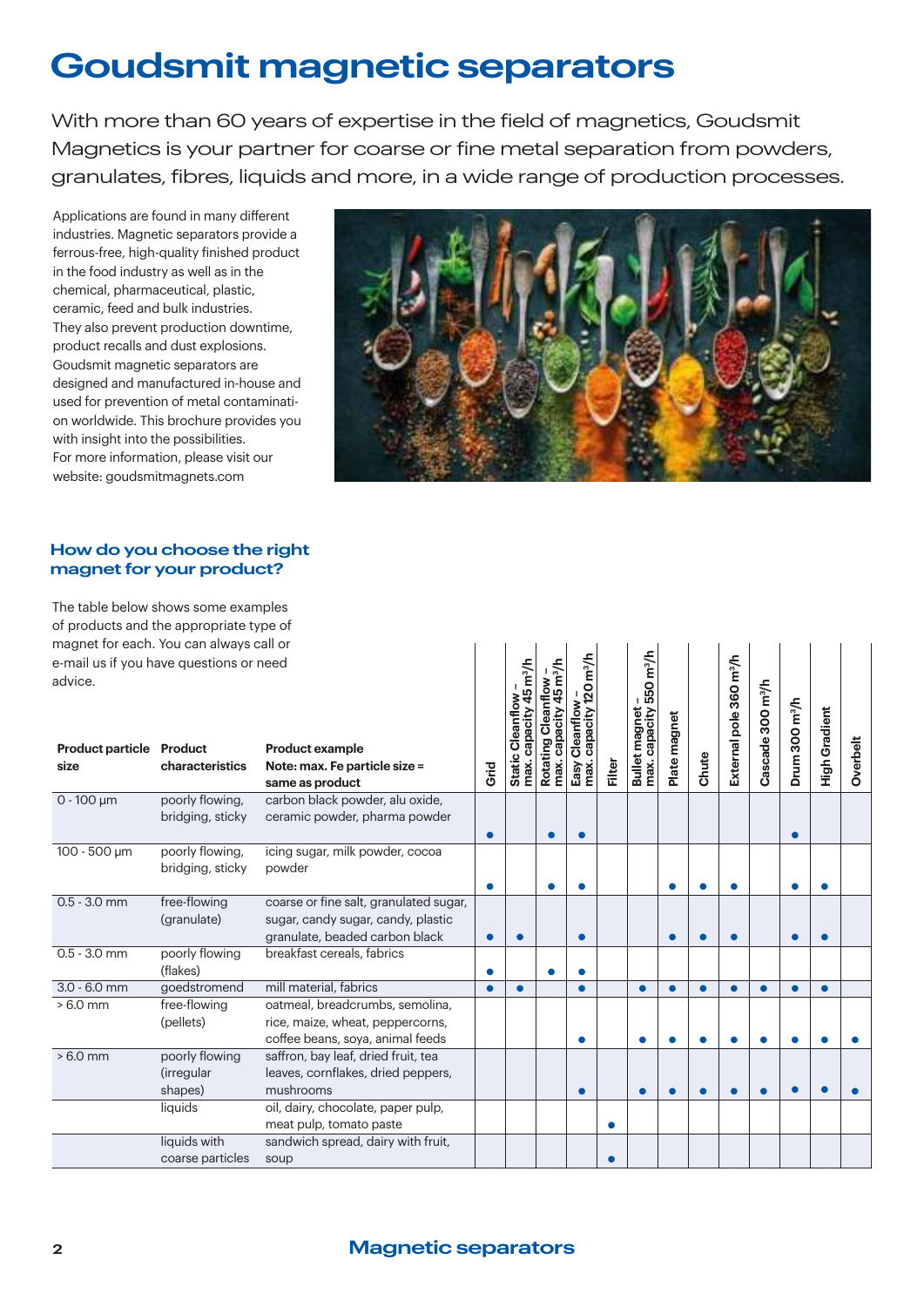# **Contents**



| <b>Goudsmit magnetic separators</b> |                                  | $\overline{\mathbf{2}}$ |                                                               |                 |
|-------------------------------------|----------------------------------|-------------------------|---------------------------------------------------------------|-----------------|
| Design, calculation, production     |                                  | 4                       |                                                               |                 |
| <b>Magnetic bar systems</b>         |                                  | 6                       |                                                               |                 |
|                                     | Magnetic bar                     | 6                       | Cleanflow magnets                                             | 8               |
|                                     | Magnetic grids                   | $\overline{7}$          | Magnetic filters for<br>liquids and powders<br>under pressure | 10 <sup>°</sup> |
|                                     | <b>Magnetic plate systems</b>    | 12                      |                                                               |                 |
|                                     | Plate magnets                    | 13                      | Cascade magnets                                               | 15              |
|                                     | Chute magnets                    | 14                      | External pole magnets                                         | 16              |
|                                     | <b>Magnetic cylinder systems</b> | 17                      |                                                               |                 |
|                                     | <b>Bullet magnets</b>            | 17                      | High-gradient separators                                      | 19              |



Magnetic drum separators 18



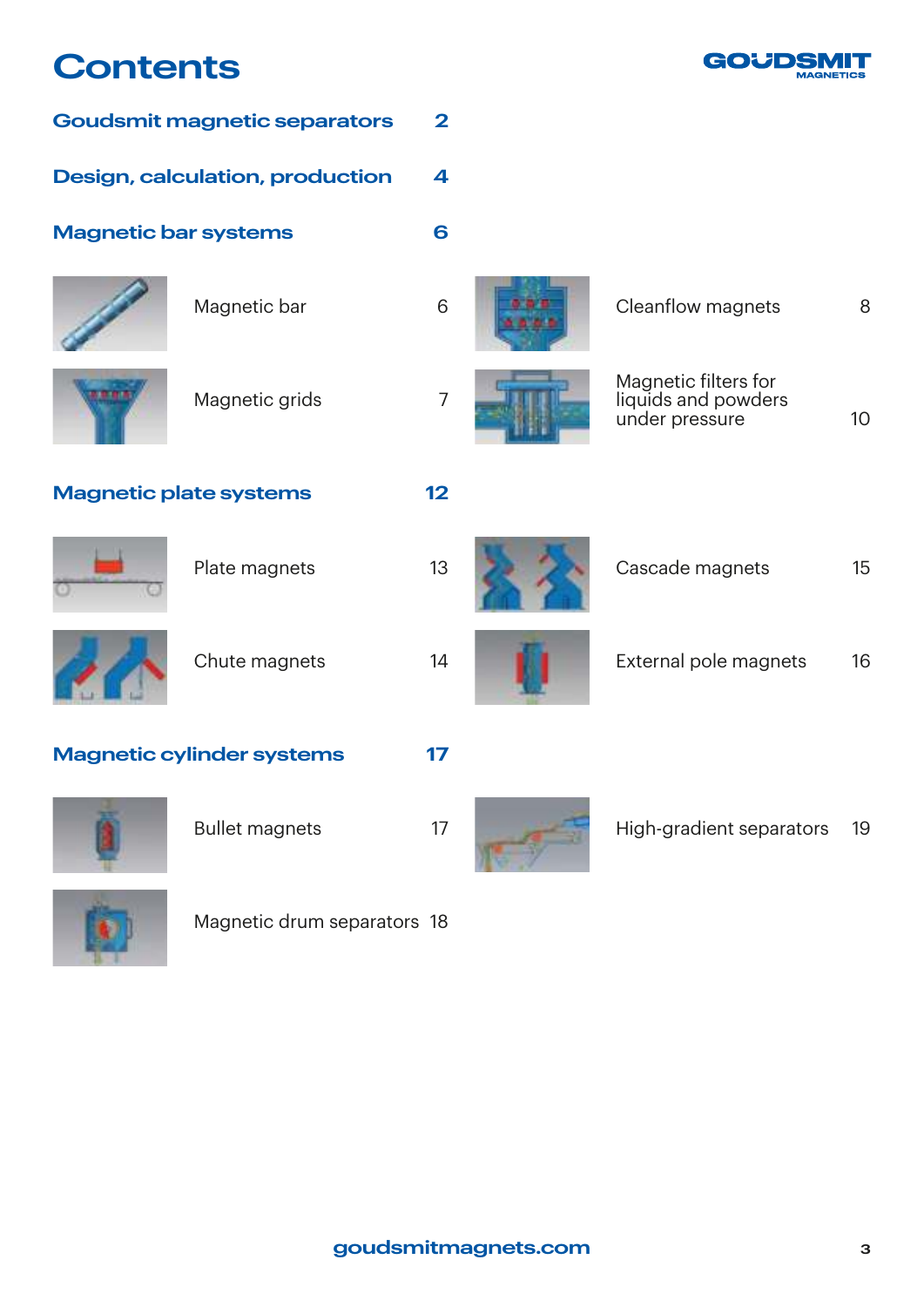# **Design, calculation, production**

Because we have our own design, production and assembly facilities, you can rest assured that our magnetic systems will meet your requirements and be accompanied by all the necessary quality certificates.

#### **Magnetic calculations**

In order to be able to develop the right magnet system for you faster and better, we perform 3D magnet calculations. This allows us to efficiently optimize magnetic performance and accurately predict how the magnet will behave in terms of:

- depth of the magnetic field
- peaks and troughs in the magnetic field across a surface
- maximum force of the magnet on another ferromagnetic object
- 'residual magnetism' present when in and out position (for switchable magnets)
- separation of particles from a product flow, such as powder or liquid chocolate.

Thanks to our many years of experience, we are able to quantify more and more factors that were previously uncertainties.



The **effectiveness graph** shows what you can expect from an Easy Cleanflow magnet. The idea is to allow you to enter product parameters so you can know for certain which particles will be captured. We utilize a computer simulation process in which we can change the parameters to match various products. These could be anything from milk powder to cocoa powder or even quartz sand. This enables us to make a prior assessment of the expected effectiveness of our magnetic separators.





Easy Cleanflow magnet

We take this into account in the simulations and therefore also use it to optimize the magnet systems you use.

#### **What does the gauss value of a magnetic rod tell us, exactly?**

The assessment of whether a magnet is strong or not is often based on the gauss value measured at the bar. This gives an indication, but if the magnetic field 2 mm from the measuring point has lost half its value, the effect is gone. Therefore it is more important to know the gauss value in the middle, between two bars. This is the weakest point, and that is what determines the effectiveness. Goudsmit states that all magnetic systems we design must meet a

minimum value of 300 gauss throughout the system.

#### **Why at least 300 gauss?**

After extensive testing, we can prove that Ø 0.8 x 2 mm (C9D 1.0304) Fe particles without product effect are attracted at a drop speed of 0.4 metres per second at a value of 155 gauss.

For Ø 0.8 x 2 mm (AISI304 1.4301) stainless steel 304 particles the value is 1,100 gauss, and for Ø 0.8 x 2 mm (AISI316 1.4401) 316 stainless steel particles the value is 10,000 gauss. By using a minimum value of 300 gauss, we are certain that the magnet can capture Fe particles.

# **4 Magnetic separators**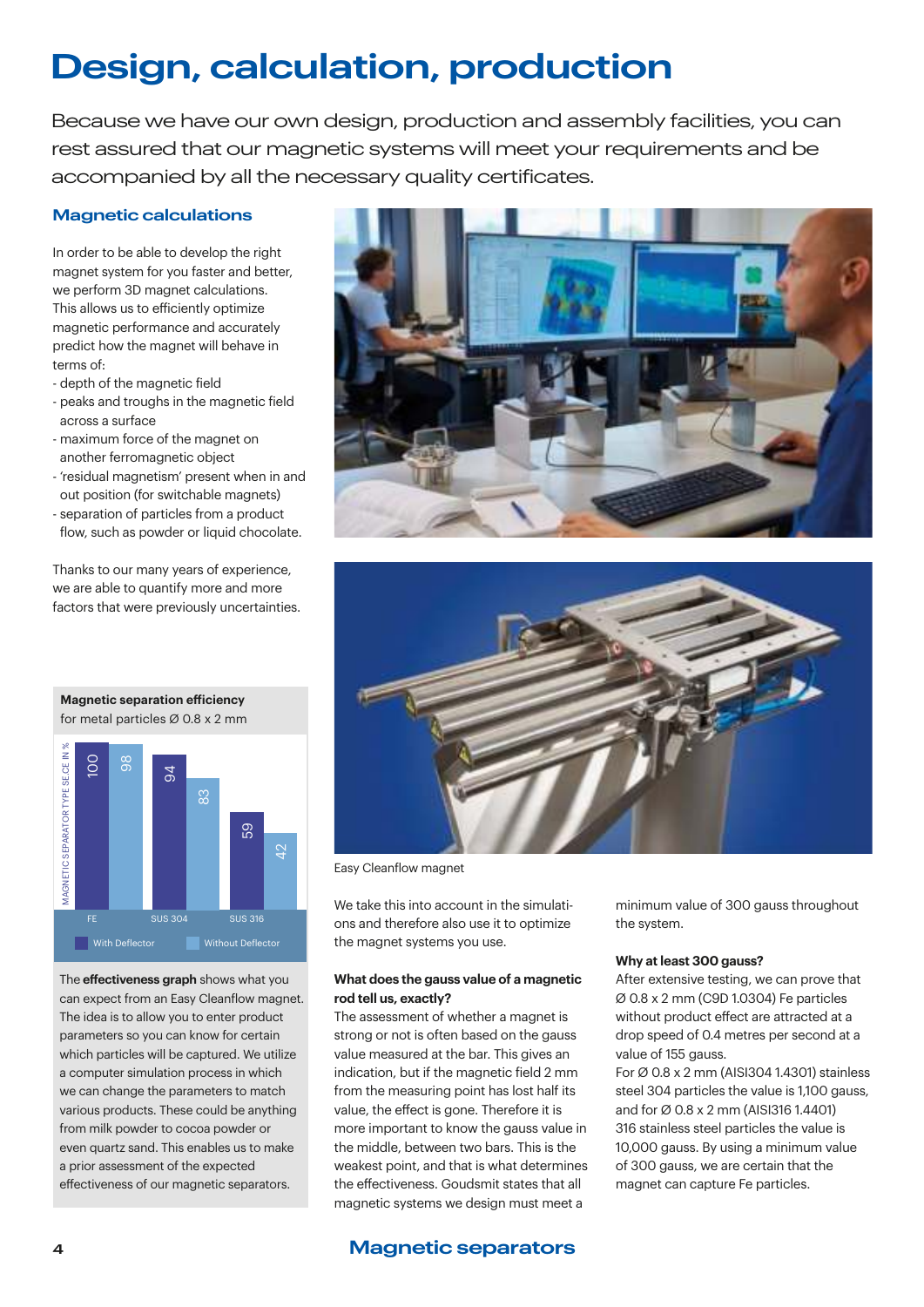



#### **Verification – measuring equipment – inspections**

We can also help you with the inspection of magnets.

Particularly in the food industry, magnetic measurements are a requirement:

- they guarantee the quality of the finished product
- compliance with the HACCP international food safety standard.

Our technicians know exactly how and where to measure and conduct the measurements on-site with a calibrated gaussmeter.

They take care to interrupt your processes as little as possible and carefully analyse all the installed magnet systems. Afterwards, you receive an inspection certificate with any recommendations for process optimization. An overview of the specifications on the inspection certificate can be found on our website. We also supply gaussmeters for your own use.

### **Hygienic welding**

HDN stands for 'Hygienic Design Network' and is a collaboration of companies in the food industry,

ranging from component suppliers and system integrators to food producers. We are a member of the HDN, as are some of our suppliers and large customers in the food industry.

Both welders and welding robot are hygienic HDN/PED certified. This means that all welds have passed the X-ray tests for the European Pressure Equipment Directive (PED). With their HDN certification, they are allowed to weld hygienic and pressure systems.



#### **EHEDG-certified magnets**

The European Hygienic Engineering & Design Group (EHEDG), founded in 1989, is a consortium of manufacturers and suppliers of equipment for the food industry.

They set a standard for the safe, high-quality production of food. Goudsmit is a member of EHEDG, as reducing foreign bodies is very important.

#### **ATEX directive**

We make magnets for use in dust and gas explosion-hazardous environments. Magnets are used to prevent mechanical sparks and thus dust explosions. The ATEX directive (ATEX: ATmosphères EXplosibles) is a European standard intended to prevent gas and dust explosions.





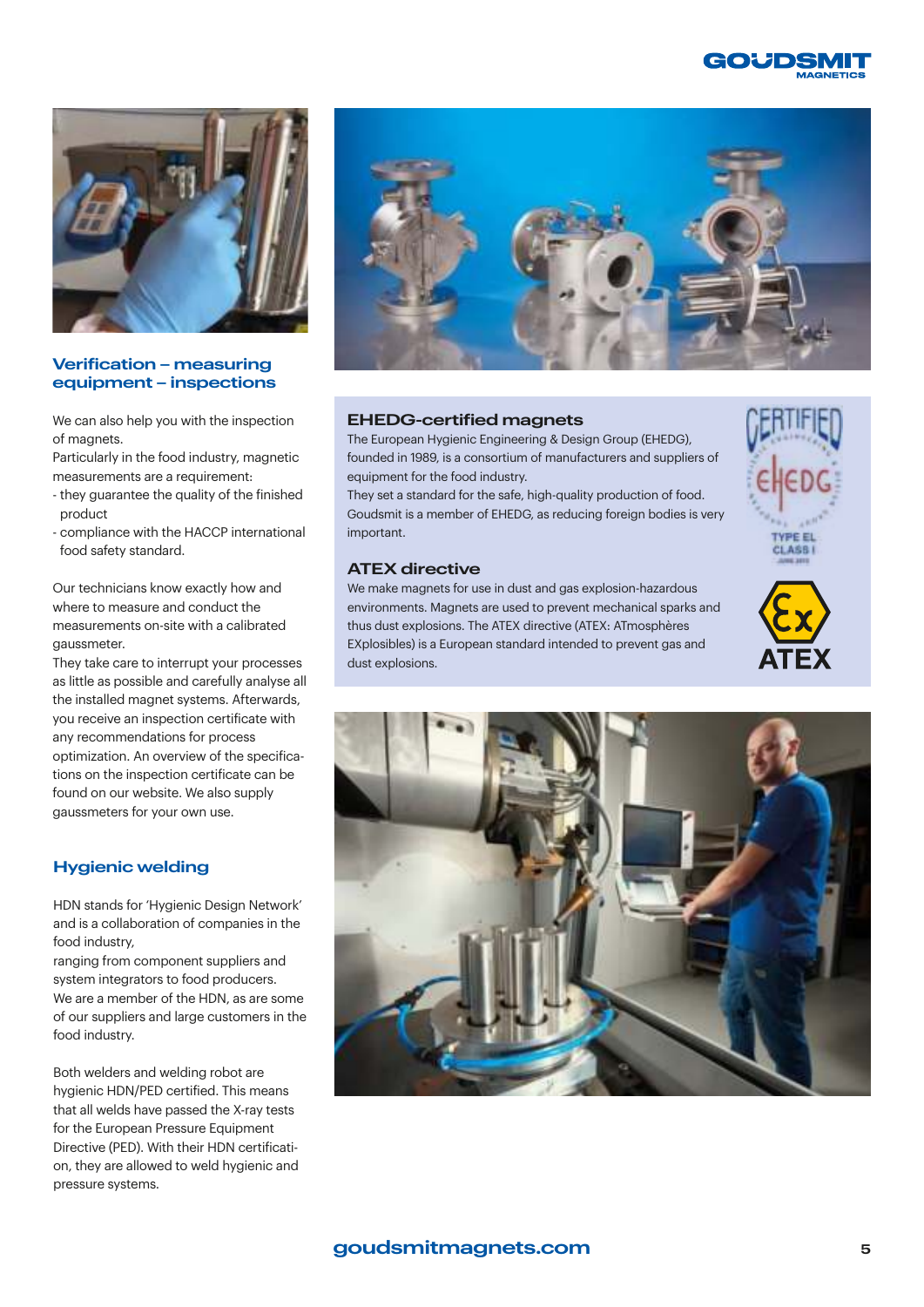# **Magnetic bar systems**

Bar systems filter small amounts of very fine iron and weakly magnetic particles – such as processed stainless steel – from 30 µm up to approx. 2 mm out of fine powders, liquids and viscous products present in bulk flows and pipeline transport in various industries.

# **Magnetic bars**

Magnetic bars form the powerful basis for magnetic filters, grate and Cleanflow magnets. They are available in various sizes with super-strong neodymium (Nd-Fe-B) magnets and filter metal particles as small as 30 µm from powders and granulates.

#### **Magnetic inspection rods**

Magnetic inspection rods enable you to quickly and reliably determine whether your product is contaminated with ferromagnetic (Fe) particles. The inspection rod attracts Fe particles as small as 30 microns. A metal detector does not recognize these very fine Fe particles.

Goudsmit inspection rods are strong neodymium (Neoflux®) magnetic rods enclosed in a stainless steel extractor tube with a handle. Attached Fe particles can be removed easily by sliding the magnetic bar out of the tube, which causes the Fe particles to fall off.



- **For free-flowing granulates and powders.**
- **For free-fall transport.**
- **Stainless steel separation possible.**
- **L = 100 600 mm.**
- **Cleaning: manual.**





#### **Magnetic bars**

| Type number   | Max. temp. | Br of magnet material (kg) | Max. flux density at bar | Max. flux density at extractor (aut. system) |
|---------------|------------|----------------------------|--------------------------|----------------------------------------------|
| GSN 42        | 70         | 13,400 - 13,700            | 10.700 - 11.000          | 7,800 - (10,000)                             |
| GSN 42 SH     | 140        | 13,400 - 13,700            | 10.700 - 11.000          | $7.800 - (10.000)$                           |
| <b>GSN 52</b> | 60         | 13.800 - 14.100            | 11.400 - 12.000          | 8,400 - (11,000)                             |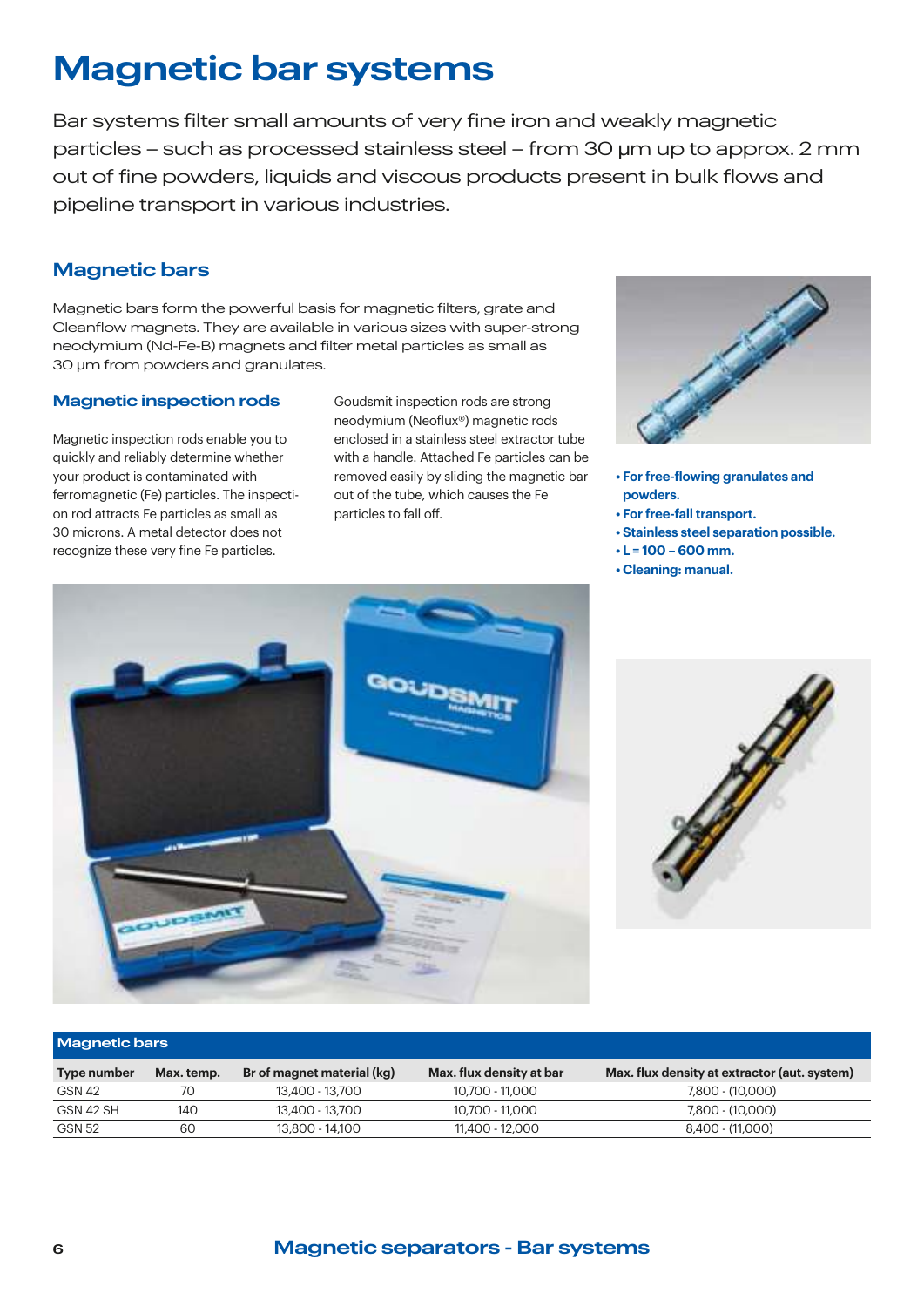# **Magnetic grids**



Grid magnets or magnetic grids are a simple magnetic system with a powerful magnetic field, consisting of a single layer of bars. They filter fine ferrous contaminants and weakly magnetic metals, such as processed stainless steel, as small as 30 µm from bulk flows and pipeline transport where there is limited installation height.



Goudsmit magnetic grids are very robust. They are available as standard in a number of square and round versions, with special dimensions on request.

The neodymium magnetic bars in our grids are enclosed in extractor tubes that eliminate the need for manual wiping. By pulling the unit with the magnetic bars out of the extractor tubes, the captured metal contamination falls off the bars itself.



- **For free-flowing granulates and powders.**
- **Free-fall pipeline / low installation height.**
- **Stainless steel separation possible.**
- **Ø 100 350 mm.**
- **Cleaning: manual, easy clean.**

For more information and dimensions, see **www.goudsmitmagnets.com**

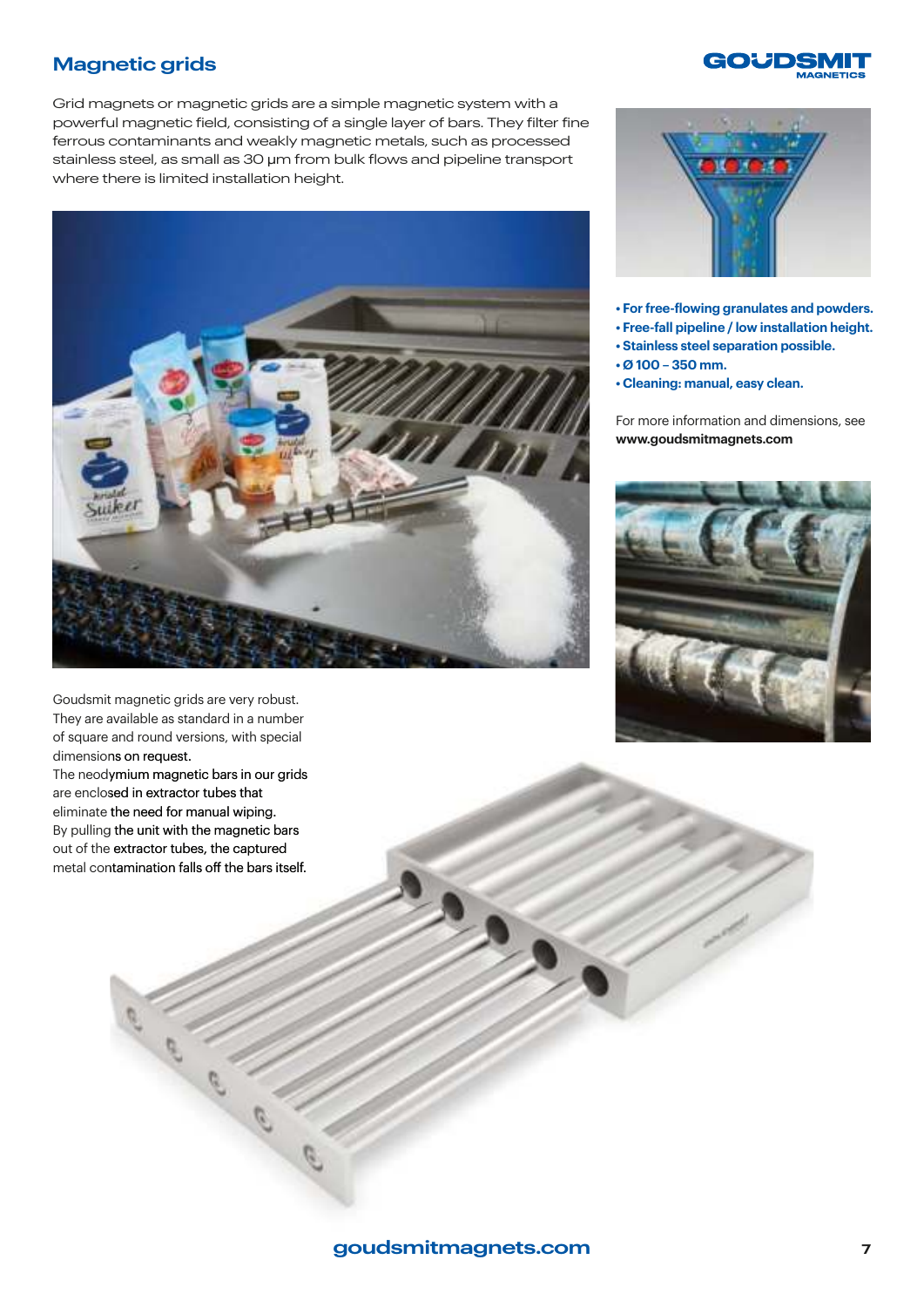# **Cleanflow magnets**

For effective separation, we place two layers of powerful neodymium magnetic bars on top of each other, in a compact stainless steel housing; this is a Cleanflow magnet. It is fitted with an inspection hatch and an extractor for quick cleaning.





- **For free-flowing granulates and powders.**
- **Free-fall pipeline.**
- **Stainless steel separation possible.**
- **Ø 150 400 mm.**
- **Cleaning: easy clean & automatic.**

The bars are located at the centre of the product flow. This ensures that the product always passes very close to one or more magnets.

#### **Versions**

Cleanflow magnets filter small ferrous contaminants and weakly magnetic materials, such as 304 stainless steel, as small as 30 µm from free-flowing, dry as well as fatty powders and bulk materials. They are available in pressure-tight, dust-proof and hygienic versions and for capacities from 2 to 90 m<sup>3</sup> /h.

#### **Static Cleanflow magnets**

Static Cleanflow magnetic separators are suitable for free-flowing products. They have one row of thick magnetic bars, or two rows of thin ones, staggered one above the other.

#### **Static Cleanflow magnets**

|                 | Capacity $[m^3/h]$<br>good flowing |
|-----------------|------------------------------------|
| Dimensions Ø mm | product (approx.)                  |
| 100             | 2                                  |
| 150             | 4                                  |
| 200             | 10                                 |
| 250             | 20                                 |
| 300             | 30                                 |
| 350             | 40                                 |
|                 |                                    |

Bars Ø 50; 2x higher





Easy Clean Cleanflow magnet in cleaning position



Automatic cleaning Easy Clean Cleanflow magnet

# **8 Magnetic separators - Bar systems**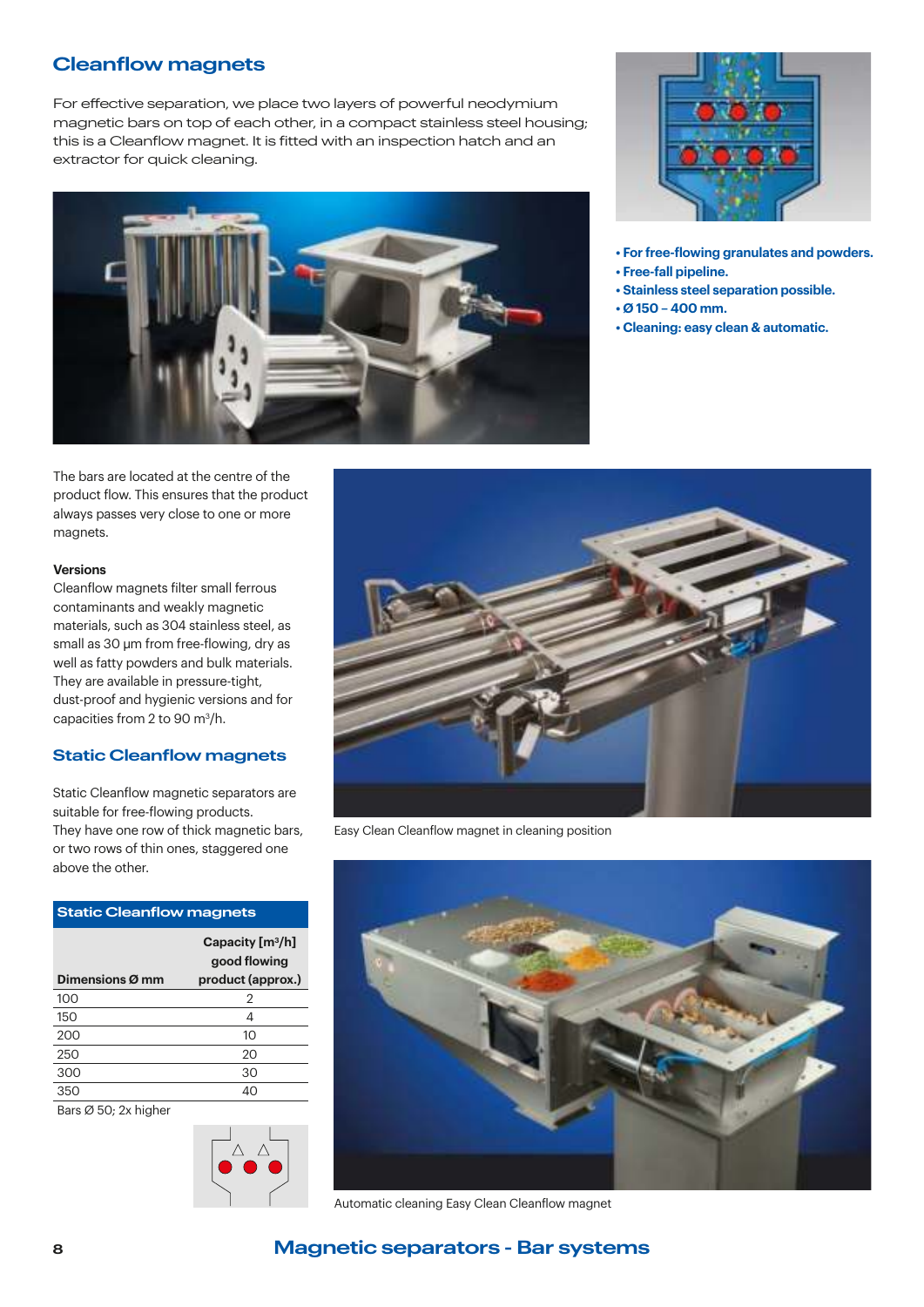

#### **Rotating Cleanflow magnets**

Rotating Cleanflow magnets are suitable for products that flow poorly – because they are sticky or greasy, for example – as a result of which bridging and accumulation may occur. The rotating movement of the magnets prevents bridging and accumulation and improves contact between magnet and product. The result is better separation and higher capacity.



| <b>Rotating Cleanflow magnets</b>      |               |                                 |  |  |  |  |
|----------------------------------------|---------------|---------------------------------|--|--|--|--|
| <b>Dimensions</b><br>$\mathrm{[mm^2]}$ | <b>Design</b> | Capacity $[m^3/h]$<br>(approx.) |  |  |  |  |
| 200                                    | 6-rod         | 9                               |  |  |  |  |
| 300                                    | 8-rod         | 22                              |  |  |  |  |
| 300                                    | $12$ -rod     | 14                              |  |  |  |  |
| 520 x 300                              | $2x8$ rod     | 45                              |  |  |  |  |
| 520 x 300                              | $2x 12$ rod   | 36                              |  |  |  |  |

#### **Cleaning of Cleanflow magnets**

#### **Manual quick cleaning**

Magnetic bars are fitted with enveloping extractor tubes, which makes cleaning easier. By pulling the magnetic bars out of the extractor tubes, the captured metal contamination falls off the bars itself.

#### **Semi-automatic – Easy Clean cleaning**

With this system, the operator manually pulls the magnet unit out of the housing via a side guide, after which the magnets are automatically blown into the tube outside the product flow. As a result, the iron automatically falls off the tubes.

#### **Easy Clean Cleanflow magnets**

|                                   | Capacity $[m^3/h]$<br>good flowing |
|-----------------------------------|------------------------------------|
| Dimensions $\text{[mm}^2\text{]}$ | product (approx.)                  |
| 200                               | 40                                 |
| 300                               | 60                                 |
|                                   |                                    |





Semi-automatic cleaning has big and vantages: the magnetic field strength at the pipe is considerably higher. This is important for capturing 316 stainless steel particles. Moreover, no product comes between the magnetic bar and the extractor tube.

#### **Automatic cleaning**

With this system, an electrical signal moves the magnets outwards, after which automatic cleaning takes place. This signal can come from a control on the machine or in a control room. Automatic cleaning is possible with and without a production stop.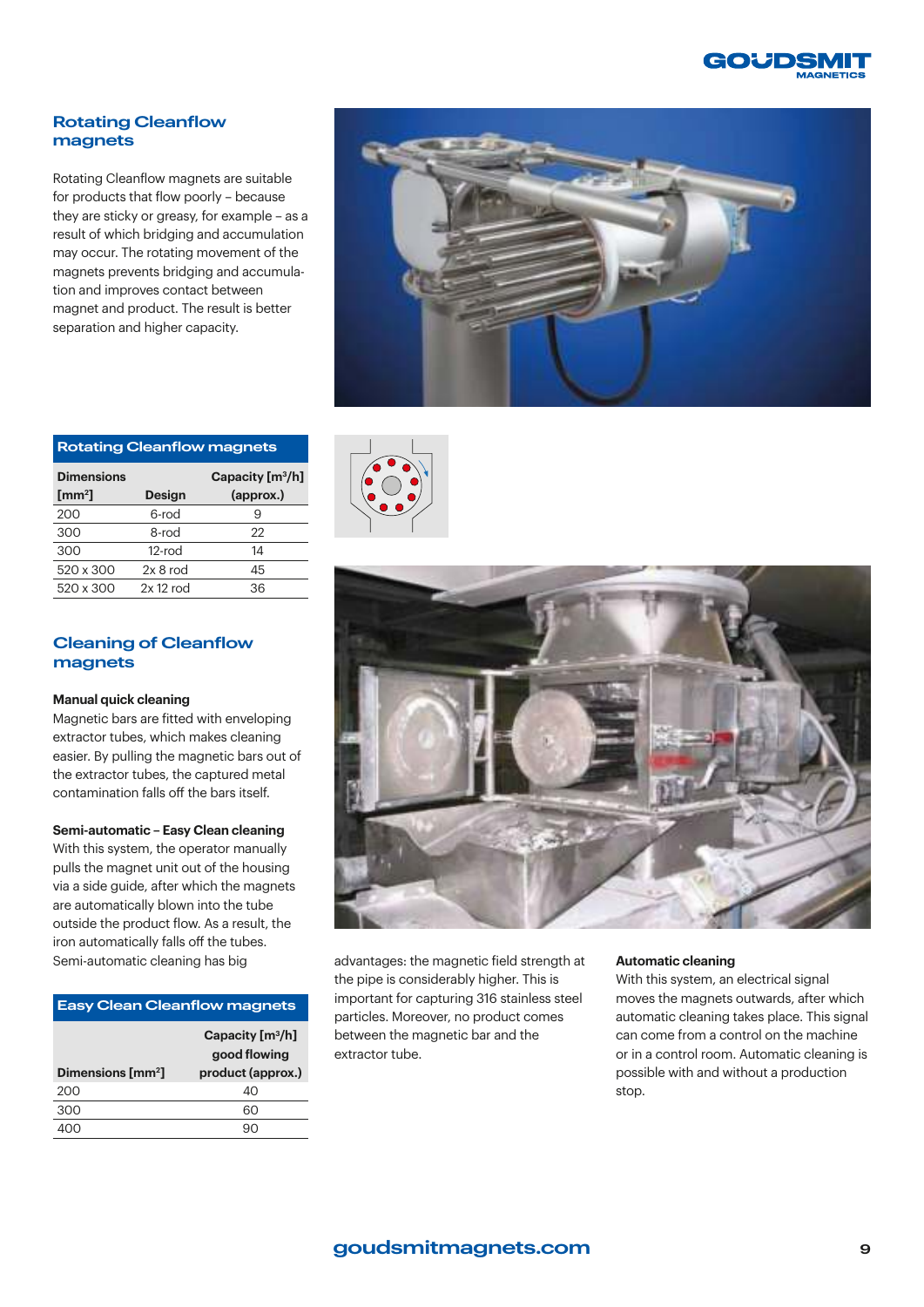### **Magnetic filters for liquids and powders under pressure**

Powerful Goudsmit magnetic filters remove iron and weakly magnetic particles as small as 30 µm from liquids and powders transported under pressure.



The applications are numerous; every industry has its own requirements, but the principle remains the same. The powerful Neoflux® (Nd-Fe-B) magnetic bars penetrate deep into the product. This allows them to capture even the smallest metal particles, from 30 µm to 2 mm, and even very fine stainless steel. These particles are so small that they cannot even be detected by a metal detector.

#### **Design**

Magnetic filters are fitted with several magnetic bars, staggered one above the other. With this arrangement, a product always touches the magnetic bars and the magnet extracts even the finest iron particles from sticky substances such as chocolate, pastes, powders and fruit juices. Magnetic filters can be divided into three groups: industrial magnetic filters,



- **For liquids, powders and granulates.**
- **Pressure transport.**
- **Stainless steel separation possible, in part.**
- **DN50 DN400.**
- **Cleaning: easy cleaning.**

double-walled filters (often for chocolate) and EHEDG or hygienic filters.



**10 Magnetic separators - Bar systems**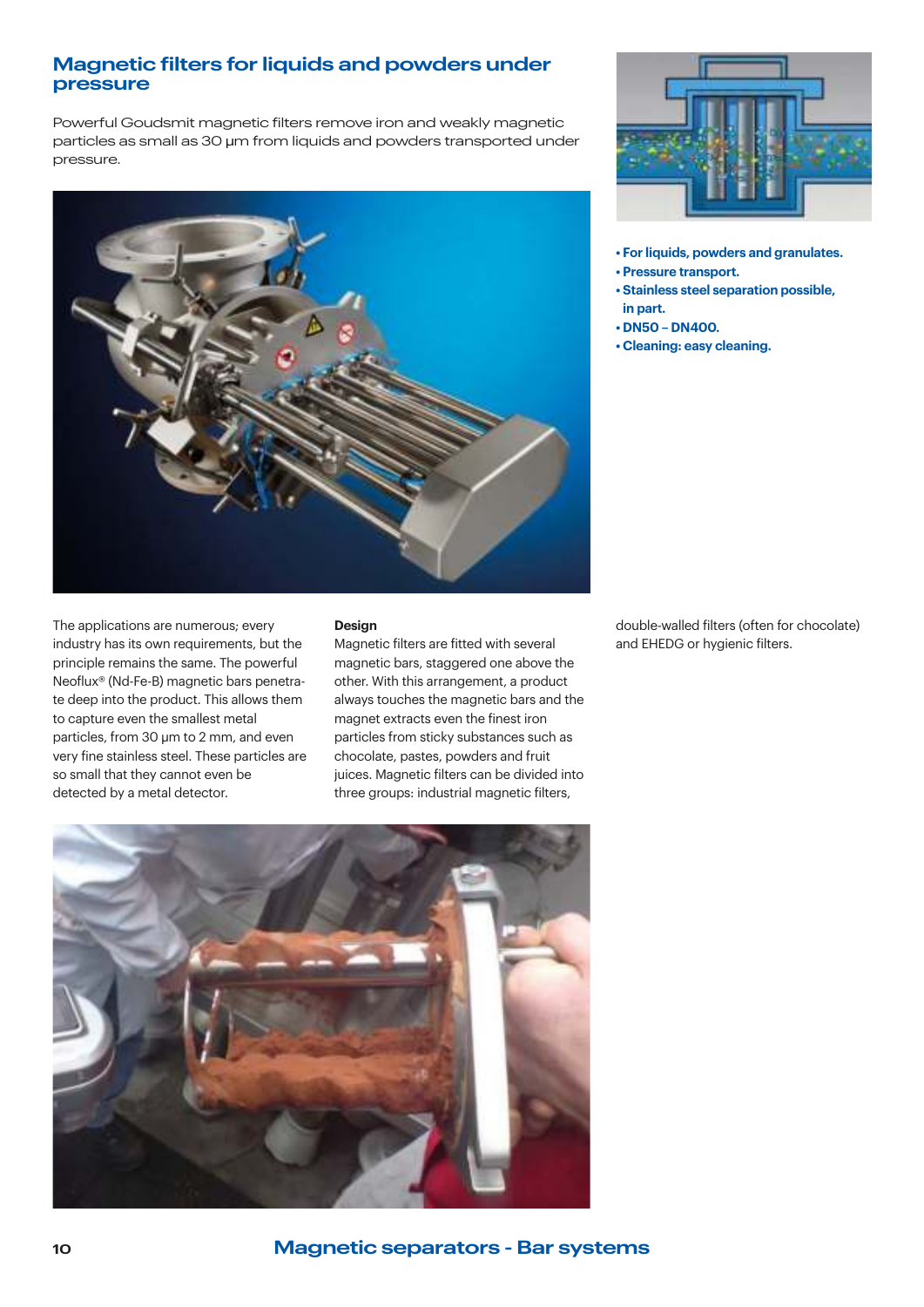



#### **Industrial magnetic filters**

The robust industrial filter is suitable for high pressure and can withstand extreme production conditions.

Typical applications are paper, printing ink and the chemical industry.

- For transport under pressure, max. 10 bar / 60 °C
- Also removes large Fe particles, from 1 to 50 mm
- Manual cleaning (quick cleaning)

| <b>Industrial magnetic filter</b> |                  |                |                                           |  |  |
|-----------------------------------|------------------|----------------|-------------------------------------------|--|--|
| <b>Type</b><br>number             | Pipe<br>$Ø$ [mm] | of bars        | <b>Number</b> Installation<br>length [mm] |  |  |
| <b>SFN-050</b>                    | <b>DN50</b>      | 4              | 230                                       |  |  |
| <b>SFN-065</b>                    | <b>DN65</b>      | 4              | 230                                       |  |  |
| <b>SFN-080</b>                    | DN80             | 7              | 300                                       |  |  |
| <b>SFN-100</b>                    | <b>DN100</b>     | $\overline{7}$ | 300                                       |  |  |
| <b>SFN-125</b>                    | DN125            | 7              | 300                                       |  |  |
| <b>SFNG-150</b>                   | <b>DN150</b>     | 9              | 410                                       |  |  |
| <b>SFNG-200</b>                   | <b>DN200</b>     | 11             | 460                                       |  |  |

#### **Double-walled magnetic filters with heating jacket**

Double-walled magnetic filters remove iron particles as small as 30 µm from products such as liquid chocolate. The product remains in liquid form due to hot water in the outer wall. An integrated sieve that removes other contaminants, such as paper, plastic or stones, from the product is available as an option. The magnetic filter is made of 316 stainless steel and is easy to implement in an existing 10 bar pressure pipeline. Seals meet the requirements of EC1935/2004. The magnetic filter is available for pipe sizes from DN50 to DN125. The sieve is one of the options.

#### **Double-walled magnetic filter**

| <b>Type</b>     | Pipe              |   | <b>Number</b> Installation           |
|-----------------|-------------------|---|--------------------------------------|
| number          |                   |   | $\emptyset$ [mm] of bars length [mm] |
| <b>SFND-050</b> | DN50              | 5 | 300                                  |
| <b>SFND-065</b> | DN <sub>65</sub>  | 5 | 300                                  |
| SFND-080        | DN80              | 7 | 360                                  |
| <b>SFND-100</b> | DN <sub>100</sub> |   | 360                                  |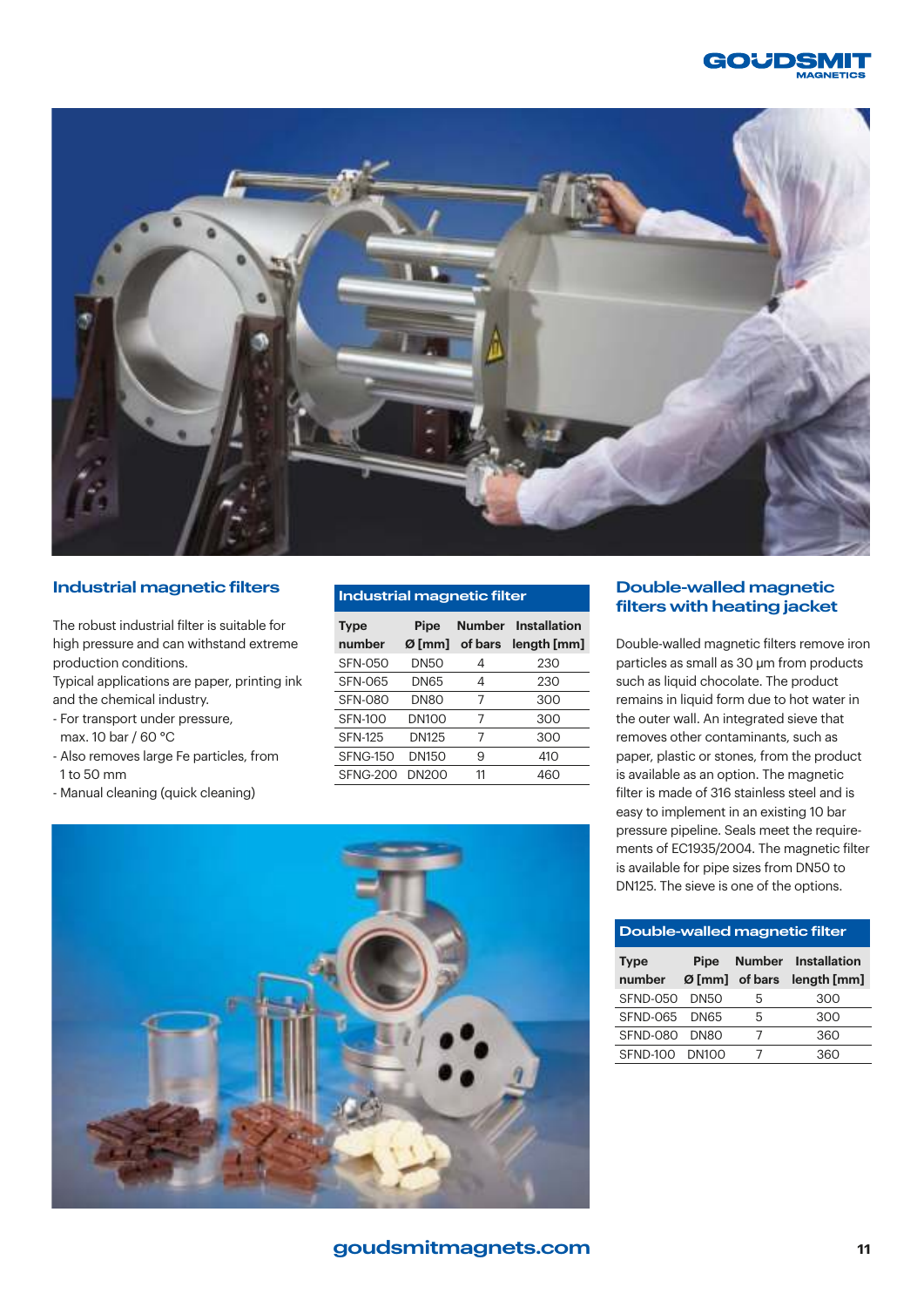#### **EHEDG magnetic filters**



Filter with manual quick cleaning

#### **EHEDG filter with CIP cleaning**



EHEDG filter with pneumatically operated bar for CIP cleaning

#### **Sanitary magnetic filters**



Sanitary filter with manual quick cleaning

This hygienic magnetic filter has been specially designed for the food and pharma industries in accordance with EHEDG specifications.

The filter is fitted with Neoflux® (neodymium) magnetic bars that provide effective separation of very fine Fe particles from 30 µm, weakly magnetic (stainless steel) particles and even iron dust from liquid and powdered products.

Available with manual or CIP cleaning. The entire system is compliant with the highest hygienic requirements in connection with food safety.

#### **EHEDG-compliant magnetic filter**

| <b>Type</b><br>number | <b>Pipe</b><br>$Ø$ [mm] | <b>Number</b><br>of bars | <b>Installation</b><br>length [mm] |
|-----------------------|-------------------------|--------------------------|------------------------------------|
| SFH-050               | <b>DN50</b>             | 5                        | 213                                |
| SFH-065               | <b>DN65</b>             | 5                        | 236                                |
| <b>SFH-080</b>        | <b>DN80</b>             | 7                        | 293                                |
| <b>SFH-100</b>        | <b>DN100</b>            | 7                        | 296                                |
| <b>SFH-125</b>        | <b>DN125</b>            | 7                        | 300                                |

#### **EHEDG magnetic filter with CIP cleaning**

| <b>Type</b>      | Pipe             |   | <b>Number Installation</b>           |
|------------------|------------------|---|--------------------------------------|
| number           |                  |   | $\emptyset$ [mm] of bars length [mm] |
| <b>SFH-050-R</b> | <b>DN50</b>      |   | 213                                  |
| SFH-065-R        | <b>DN65</b>      |   | 236                                  |
| SFH-080-R        | DN <sub>80</sub> |   | 293                                  |
| SFH-100-R DN100  |                  | 1 | 296                                  |

You can find the different types of magnetic filters on our website **www.goudsmitmagnets.com/magneetfilters**

| <b>Sanitary magnetic filter</b> |                         |                          |                                    |  |  |
|---------------------------------|-------------------------|--------------------------|------------------------------------|--|--|
| <b>Type</b><br>number           | <b>Pipe</b><br>$Ø$ [mm] | <b>Number</b><br>of bars | <b>Installation</b><br>length [mm] |  |  |
| SFM-050                         | <b>DN50</b>             | З                        | 313                                |  |  |
| SFM-065                         | <b>DN65</b>             | З                        | 323                                |  |  |
| SFM-080                         | <b>DN80</b>             | Δ                        | 366                                |  |  |
| SFM-100                         | DN <sub>100</sub>       | 5                        | 508                                |  |  |
| <b>SFM-125</b>                  | DN125                   |                          | 640                                |  |  |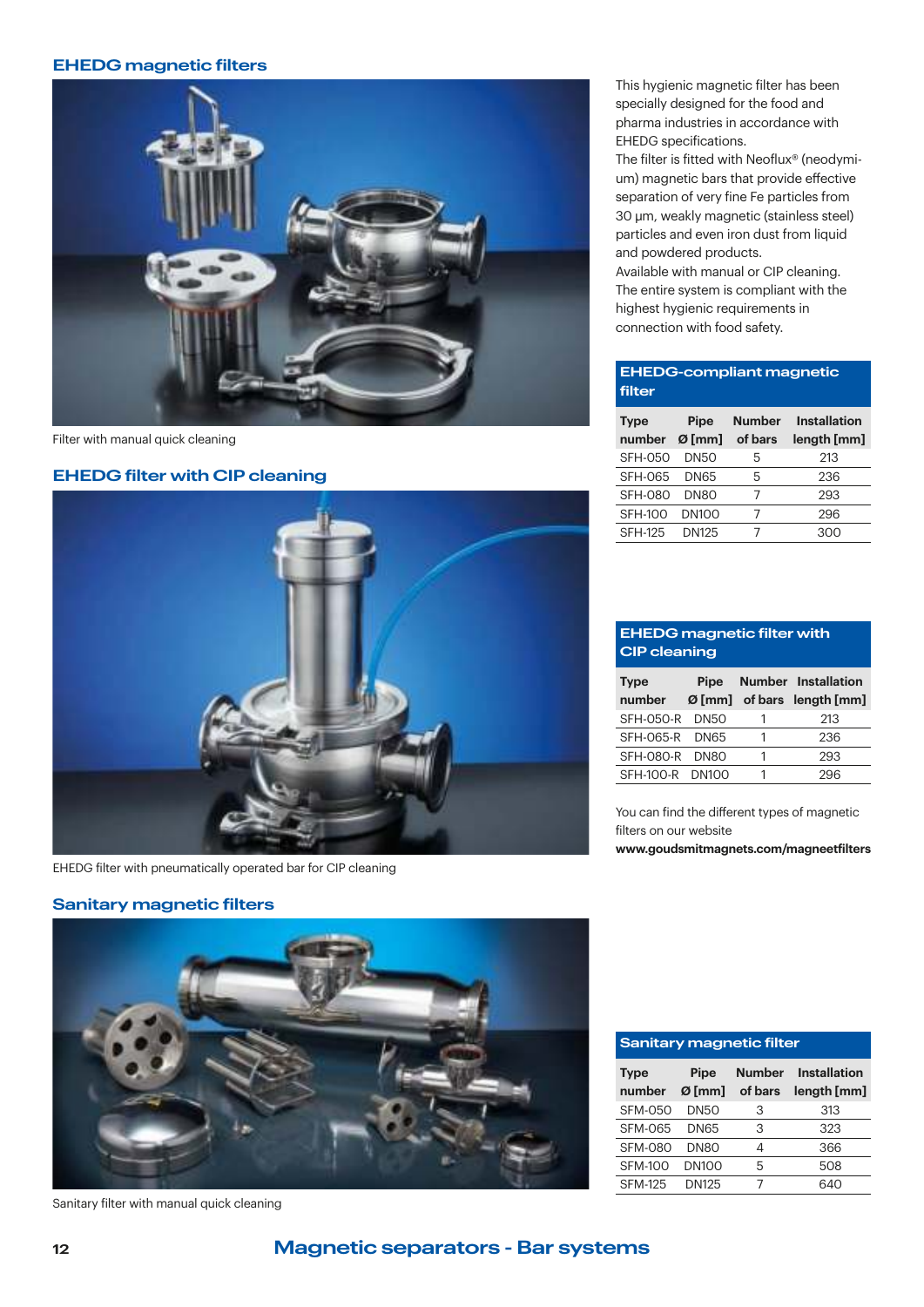# **Magnetic plate systems**



Plate systems have a deep magnetic field for capturing large quantities of iron particles with a minimum size of 1 mm from coarser, free-flowing materials. These are suitable for pipeline transport and free-fall systems.

# **Plate magnets**

Plate magnets remove iron particles from various product flows, such as those in the plastics, wood, stone, ceramic and food industries. There are many installation options, including hanging above the conveyor (type A) or against/under the wall of a pipeline (type B). At a general rule, the closer the magnet is to the product, the more effective the iron separation is.



- **For free-flowing powders and granulates.**
- **Free-fall pipeline and belt transport.**
- **Stainless steel separation not possible.**
- **L = 140 2,000 mm.**
- **Cleaning: manual.**





Type A





Type B

#### **Ferrite plate magnets**

- Cost effective
- Heavy in weight
- Good penetration strength (up to 400 mm)
- Suitable for up to approx. 250 °C
- Field strength at magnetic poles: 2,800 gauss
- Not suitable for capturing stainless steel scrapings
- Applications: agro, feed, recycling industries
- Cleaning: manual (by wiping off) use safety gloves

#### **Plate magnets ferrite**

| <b>Type</b>      | W-H             | <b>Holding</b> | Length mm |
|------------------|-----------------|----------------|-----------|
| number           | mm              | field          | (max.)    |
| VMF1             | $114 \times 47$ | 65             | 1.000     |
| VMF <sub>2</sub> | $154 \times 47$ | 75             | 1.000     |
| VMF4             | 204 x 92        | 110            | 1,500     |
| VMF <sub>5</sub> | $304 \times 99$ | 140            | 1,500     |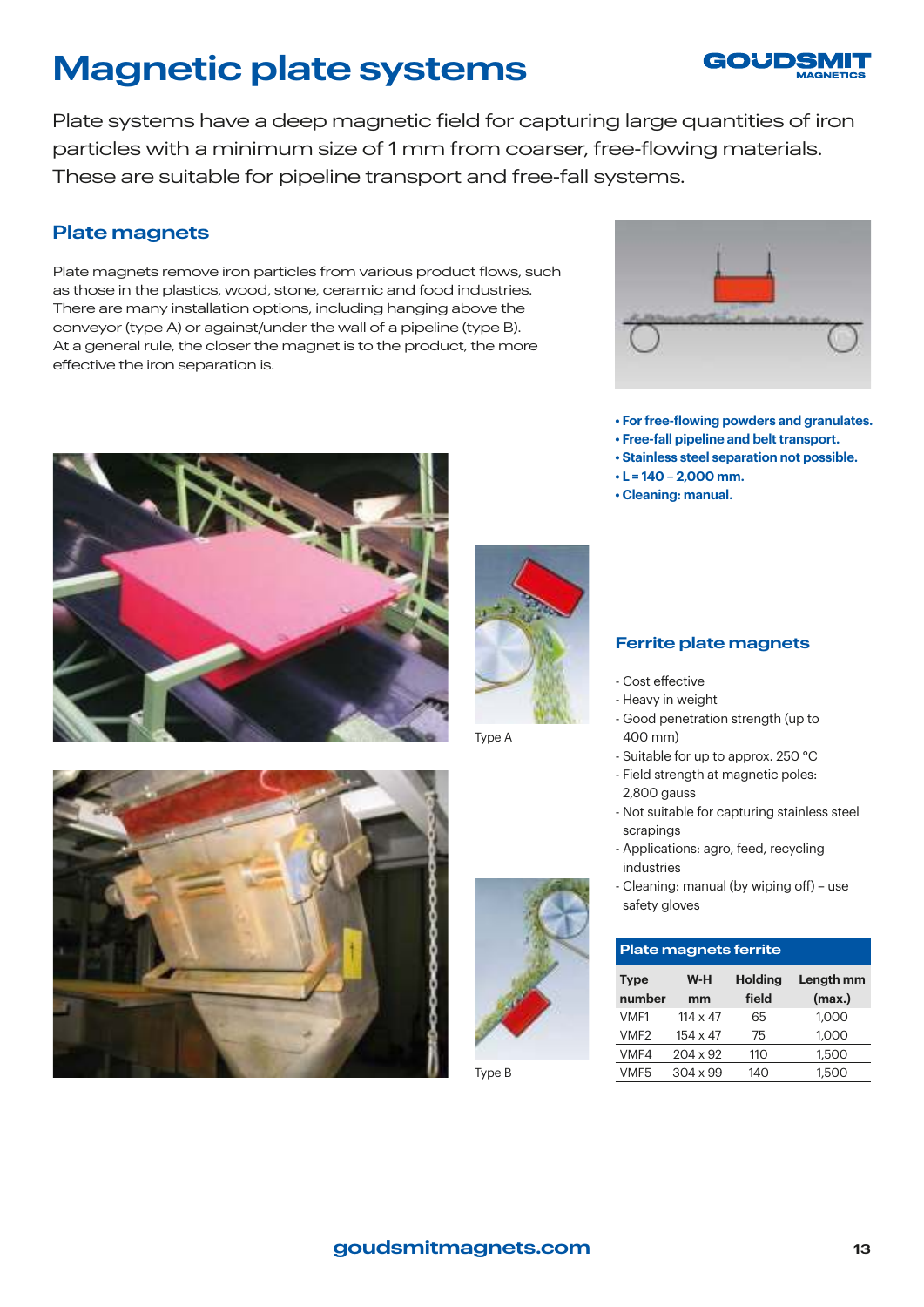#### **Neoflux® (Nd-Fe-B) plate magnets**



- 4x more powerful than ferrite magnets
- More temperature sensitive
- Light and compact
- Standard version suitable for up to 60 °C
- Special version for up to 140 °C
- Field strength at magnetic poles max. 8,000 gauss at the keyway
- Version: entirely stainless steel; waterproof (IP67)
- Supplied in quick-cleaning version
- (with stainless steel protection plate)
- Suitable for the food industry

| Plate magnets neodymium                                                                |                 |     |       |  |
|----------------------------------------------------------------------------------------|-----------------|-----|-------|--|
| <b>Holding</b><br>Length mm<br>$W-H$<br><b>Type</b><br>number<br>(max.)<br>field<br>mm |                 |     |       |  |
| VMN <sub>6</sub>                                                                       | $114 \times 34$ | 80  | 1.000 |  |
| VMN <sub>2</sub>                                                                       | $205 \times 55$ | 180 | 1,500 |  |
| VMN3                                                                                   | 158 x 32        | 50  | 1.000 |  |

# **Chute magnets**

If you just order a plate magnet, the assembly, sealing and cleaning solution are your responsibility. A chute magnet however, is a plate magnet that includes an installation set consisting of a mounting plate, seal and extractor plate for quick cleaning.

This magnet removes iron particles from 1 mm to about 5 mm. It is easy to install. Once you have received the parts, attach the mounting plate to the chute (weld or use bolts), and then hang the magnet inside. For lengths exceeding 400 mm, the weight becomes an issue.

For those situations, we make units with pneumatic cylinders for automatic cleaning of the magnet.

Chute magnets can be used for powder flows in free fall or in chutes. The angle of the chute may not exceed 45° from the vertical.



Chutemagnet in sugar production before product inlet





**• Free-fall transport.**

**• L = 250 – 800 mm.**

Cleaning of the chute magnet – plate magnet with extractor plate – is done semi-automatically.

**• For free-flowing powders and granulates.**

**• Stainless steel separation not possible.**

**• Cleaning: easy clean, automatic.**

With this system, you can turn the extractor plate away from the magnet. The iron particles fall off of the extractor plate as soon as they are moved far enough away from the magnet.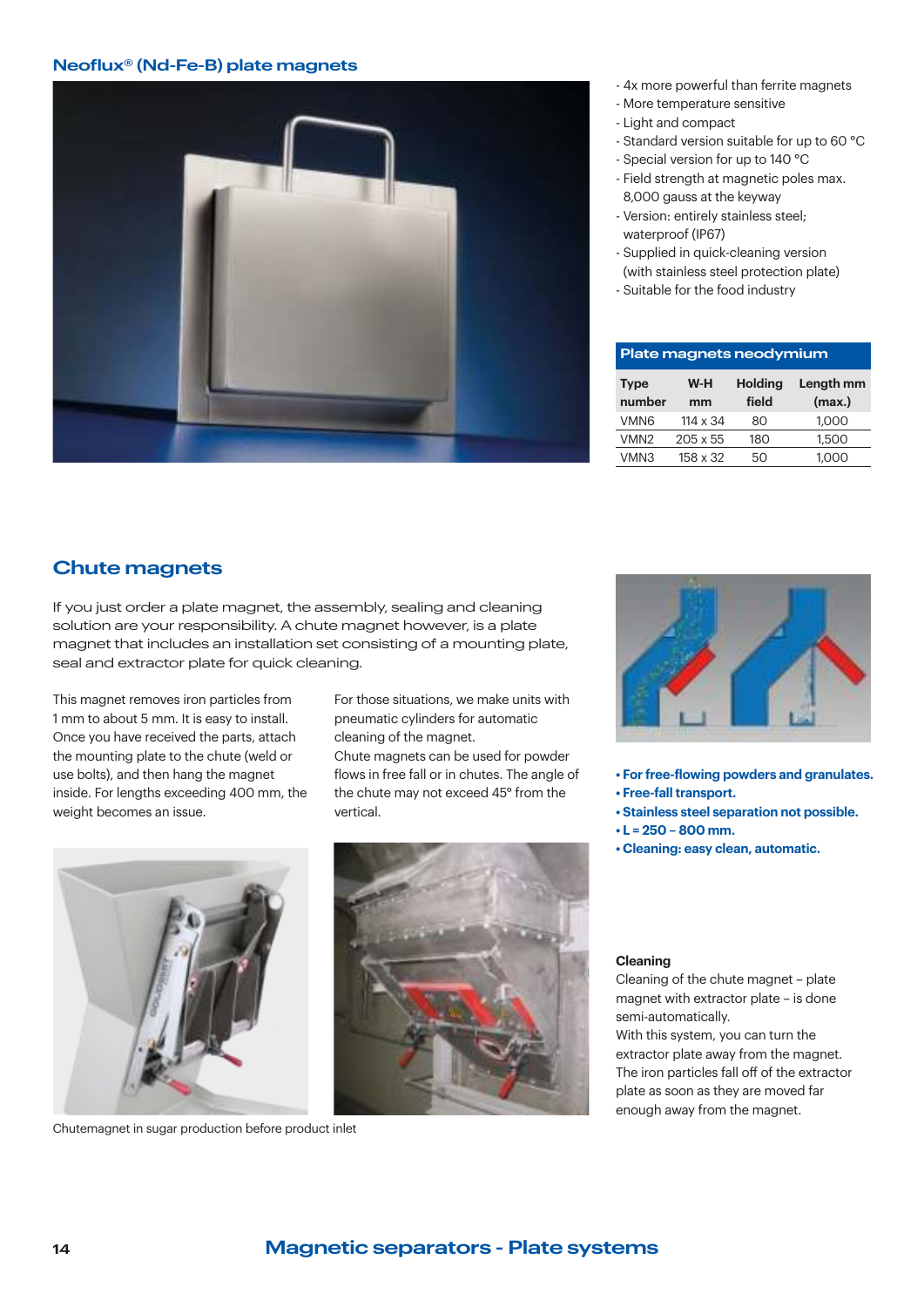### **Cascade magnets**

Cascade magnets filter ferromagnetic (Fe) metal contaminants out of granulates, fibres and coarser materials in high capacity free-fall pipelines.



These robust magnets can be used in the bulk, feed, plastics and ceramics industries. A cascade magnet can handle high capacities because the plate magnets are located along the outside, against the product chute, allowing the product to fall freely between them.



GOUDSI

- **For free-flowing powders and granulates. • Free-fall transport.**
- **Stainless steel separation not possible.**
- **L = 400 1,500 mm.**
- **Cleaning: automatic.**

#### **Design**

With the robust pneumatic cleaning cascade magnets, the last magnet is neodymium as standard, in order to attain even better separation yield.

#### **Cascade magnets**

| Type number | Inlet/outlet [mm] | Installation height [mm] | Capacity $[m^3/h]$ |
|-------------|-------------------|--------------------------|--------------------|
| SRKP040035  | 400 x 200         | 885                      | 50                 |
| SRKP060035  | 600 x 200         | 885                      | 90                 |
| SRKP080035  | 800 x 200         | 885                      | 140                |
| SRKP100035  | $1,000 \times 30$ | 1.165                    | 200                |
| SRKP125035  | $1.250 \times 30$ | 1.165                    | 240                |
| SRKP150035  | $1.500 \times 30$ | 1.165                    | 300                |



#### **Magnetic sweepers**

Goudsmit magnetic sweepers for removing sharp metal parts from festival grounds, campsites and other outdoor areas.

Goudsmit Magnetics supplies manually operated magnetic sweepers for workshops, warehouses and other areas where pieces of metal are left behind.



Magnetic sweeper for outdoor use, such as festival grounds



Manually operated magnetic sweeper for indoor use

# **goudsmitmagnets.com**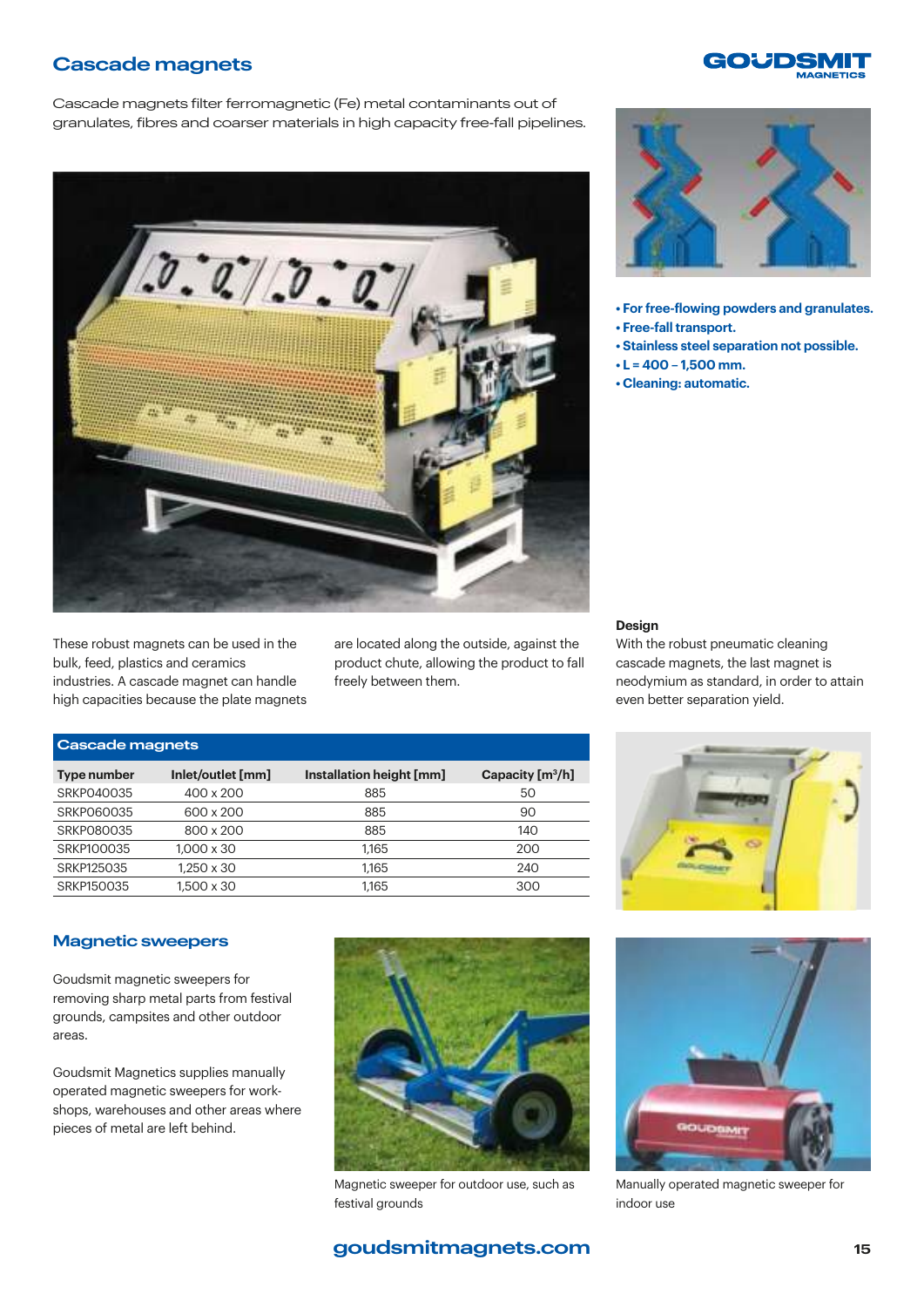# **External pole magnets**

External pole magnets filter unwanted iron and steel particles in the 0.5 to 50 mm range from powders and granulates in free-fall pipelines. They are used in the bulk, feed, plastics, ceramics and recycling industries, among others. External pole magnets are very robust.

An advantage is that the magnets are outside the product chute and the product can therefore fall freely through it. This allows them to handle high capacities and only minimal bridging occurs.

#### **Design**

Two magnetic plates are located opposite each other, outside the product chute. They have a deep, powerful holding field. This enables them to capture Fe particles from the product flow.

### Goudsmit external pole magnets are fitted with extractor plates, for quick, easy cleaning.

- Versions: with either ferrite or neodymium (Neoflux®) magnets
- Cleaning: manual or automatic

The capacity of the external pole magnet is max. 200 m<sup>3</sup>/h.



- **For poorly flowing powders and granulates.**
- **Free-fall transport.**
- **Stainless steel separation not possible.**
- **Ø 180 350 mm.**
- **Cleaning: easy clean, automatic.**

#### **External pole magnet ferrite**



#### **External pole magnets ferrite**

| Type number | Inlet/outlet<br>$\text{[mm}^2$ | <b>Capacity</b><br>$\left[\frac{m^3}{h}\right]$ |
|-------------|--------------------------------|-------------------------------------------------|
| SBPF180001  | 180                            | 50                                              |
| SBPF260001  | 260                            | 100                                             |
| SBBF360001  | 360                            | 200                                             |

#### **External pole magnet neodymium**



#### **External pole magnets neodymium**

| <b>Type number</b> | Inlet/outlet<br>$\text{[mm$^2$]}$ | <b>Capacity</b><br>$\mathrm{[m^3/h]}$ |
|--------------------|-----------------------------------|---------------------------------------|
| SBPN100000         | 150                               | 40                                    |
| SBPN150000         | 200                               | 75                                    |
| SBPN200000         | 250                               | 100                                   |
| SBPN250000         | 300                               | 140                                   |
| SBPN252500         | 300                               | 140                                   |
| SBPN353500         | 350                               | 190                                   |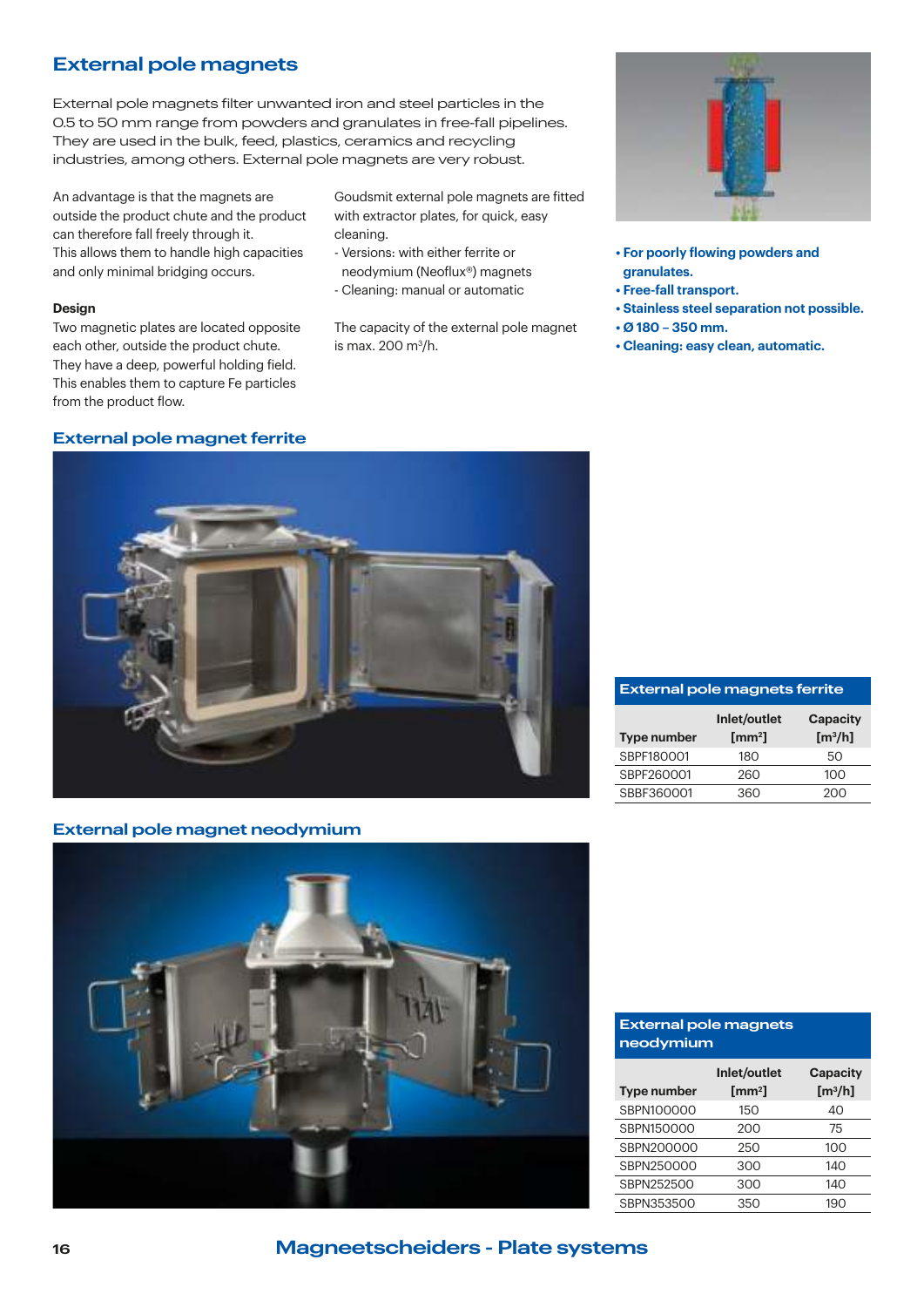# **Magnetic cylinder systems**



Cylinder magnet systems are a combination of bar and plate magnets. Can be made with either a deep magnetic field or a powerful, intense field. Suitable for both very fine (from 30 um) and very large pieces (up to approx. 80 mm), depending on the choice of magnet.

### **Bullet magnets**

Permanent and electromagnetic bullet magnets remove iron particles as small as 50 µm from granular and powdered materials in free-fall pipelines. As such, they prevent damage to injection moulding machines, extruders, mixers, grinders and other equipment.

Moreover, these magnets improve the quality of your finished product, protect your valuable installations and prevent dust explosions.

#### **Application**

in the animal feed, plastics, chemical, sand and cement industries as well as the ceramic and recycling industry.



#### **Permanent bullet magnets**

| Type number | Inlet/outlet [mm] | Installation height [mm] | Capacity $\left[\frac{m^3}{h}\right]$ |
|-------------|-------------------|--------------------------|---------------------------------------|
| SPPE000160  | 100               | 570                      | 10                                    |
| SPPE000161  | 150               | 680                      | 28                                    |
| SPPE000162  | 200               | 792                      | 60                                    |
| SPPE000063  | 250               | 950                      | 100                                   |
| SPPE000064  | 300               | 1.000                    | 140                                   |
| SPPE000065  | 400               | 1.100                    | 250                                   |
| SPPE000066  | 500               | 1.200                    | 380                                   |
| SPPE000067  | 600               | 1.300                    | 550                                   |



- **For free-flowing powders and granulates.**
- **Free-fall and pneumatic transport.**
- **Stainless steel separation not possible.**
- **Ø 100 600 mm.**
- **Cleaning: manual & automatic.**



Bullet magnet for ceramic material



An upside down mounted bullet magnet for plastic granulate

### **goudsmitmagnets.com**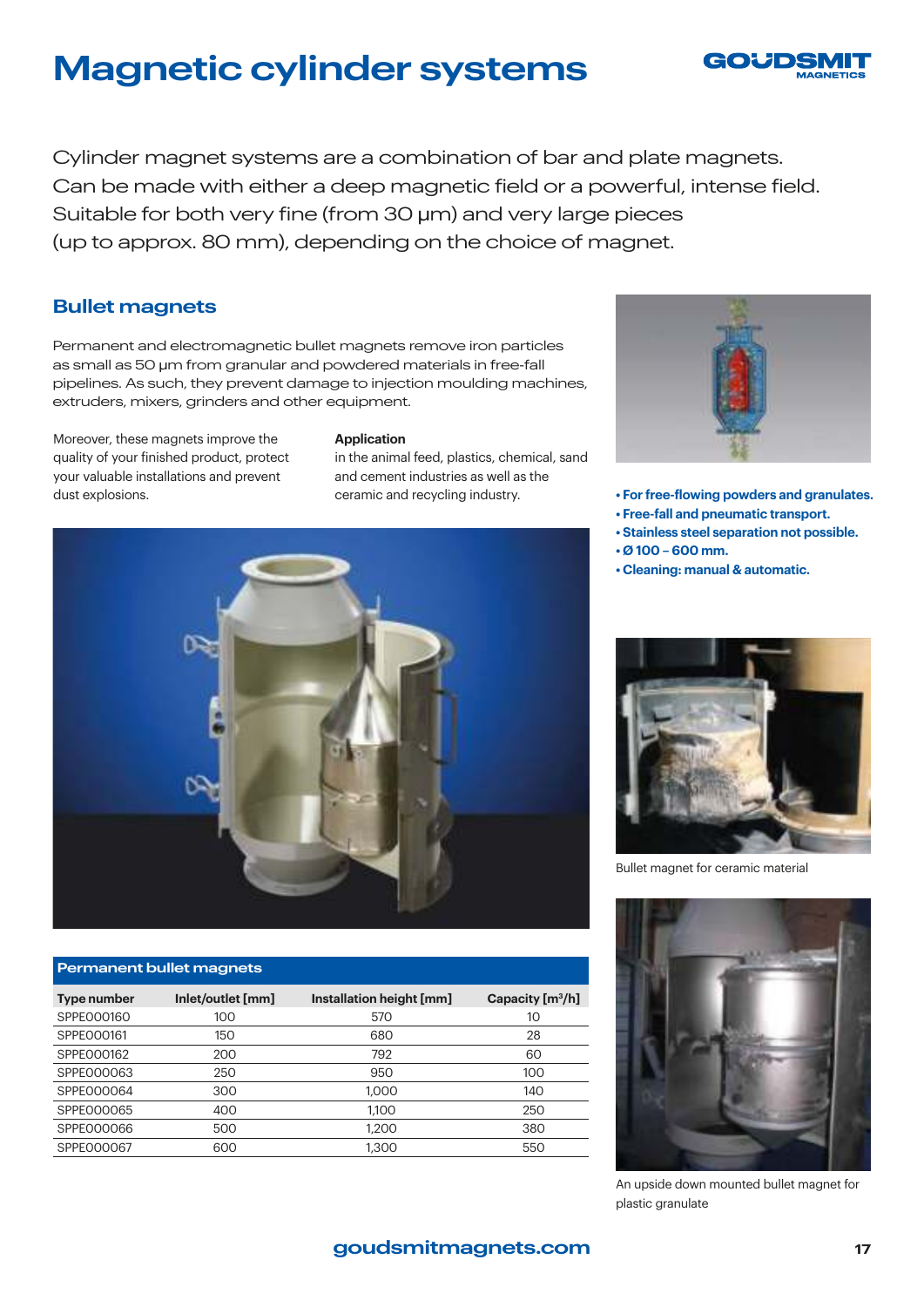# **Magnetic drum separators**

Big advantages of the magnetic drum separators are the continuous cleaning and low installation height. They are particularly well suited for granular products. With fine powders, leakage can occur between the product chute and the Fe particle discharge.

They are available with various magnetic systems for capturing very coarse pieces (max. 80 mm) to very small particles > 30 µm. This makes them extremely suitable for removing large amounts of Fe particles from powders, granulate, fibres

and coarser materials with a lot of Fe contamination.

Depending on the requirements, four different magnetic systems are available (see website for more information).



- **For free-flowing powders and granulates.**
- **For free-fall transport.**
- **Stainless steel separation possible, in part.**
- **L = 400 2,000 mm.**
- **Cleaning: continuous, automatic.**



#### **Magnetic drum separator, ferrite**

| <b>Type number</b> | Inlet [mm]  | Height [mm] | Capacity $\left[\frac{m^3}{h}\right]$ |
|--------------------|-------------|-------------|---------------------------------------|
| SETK-043-SD        | 400 x 150   | 500         | 35                                    |
| SETK-063-SD        | 600 x 150   | 500         | 52                                    |
| SETK-084-SD        | 800 x 200   | 650         | 120                                   |
| SETK-105-SD        | 1.000 x 250 | 775         | 180                                   |
| SETK-125-SD        | 1.200 x 250 | 775         | 215                                   |
| SETK-145-SD        | 1.400 x 250 | 775         | 250                                   |
| SETK-165-SD        | 1.600 x 250 | 775         | 300                                   |
| SETK-205-SD        | 2.000 x 250 | 775         | 400                                   |



Fe particles from 3 - 15 mm

| Magnetic drum separator neodymium power |
|-----------------------------------------|
| <b>Supply</b>                           |

| Type number   | Inlet [mm]  | Height [mm] | Capacity $\left[\frac{m^3}{h}\right]$ |
|---------------|-------------|-------------|---------------------------------------|
| SETK-043-SC-B | 400 x 120   | 595         | 32                                    |
| SETK-063-SC-B | 600 x 120   | 595         | 47                                    |
| SETK-083-SC-B | 800 x 120   | 595         | 100                                   |
| SETK-103-SC-B | 1.000 x 120 | 595         | 160                                   |



Fe particles from 1 - 5 mm

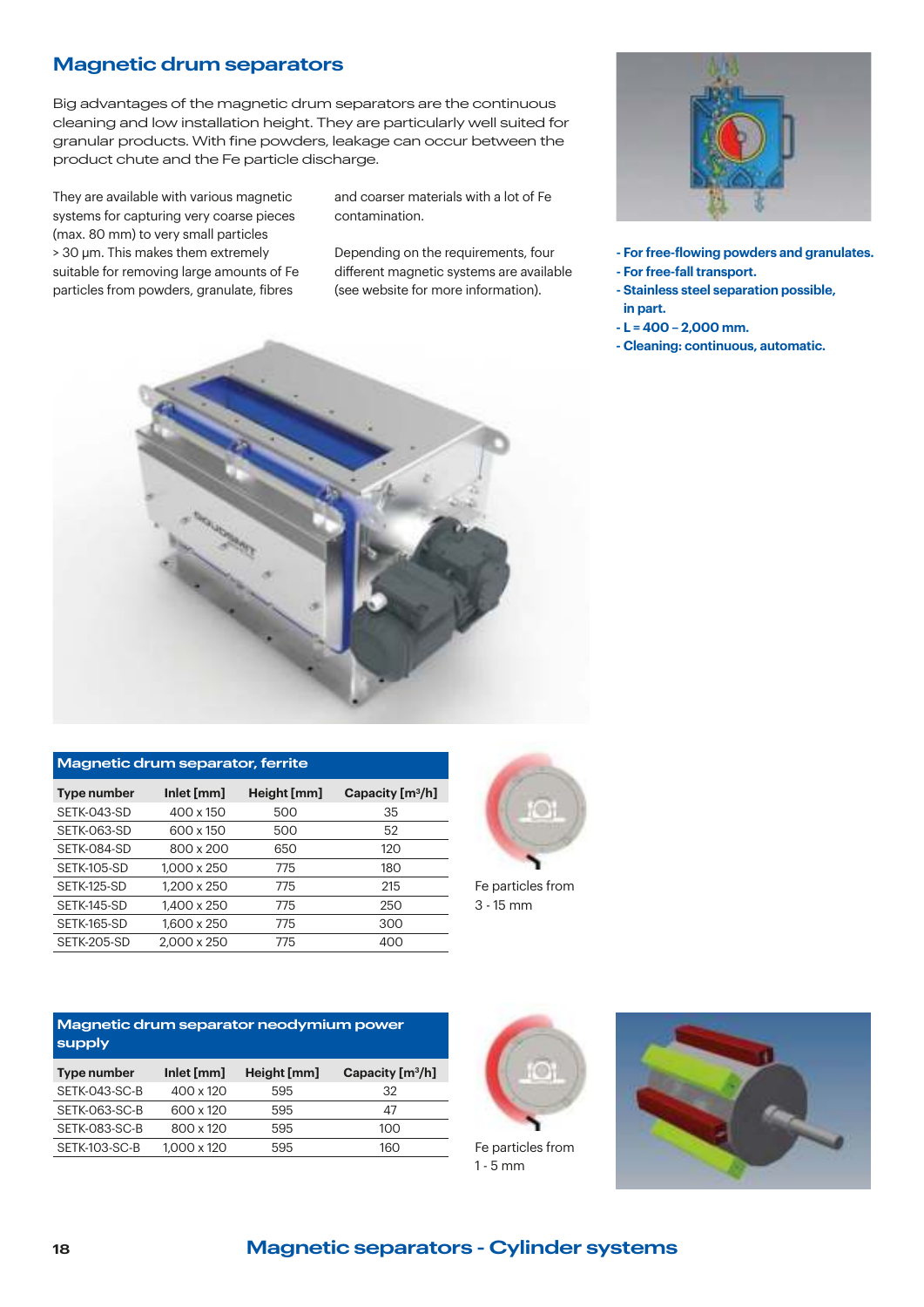

#### **Magnetic drum separator neodymium power supply, extra strong**

| Type number   | Inlet [mm]  | Height [mm] | Capacity $[m^3/h]$ |
|---------------|-------------|-------------|--------------------|
| SETK-043-SC-P | 400 x 120   | 595         | 20                 |
| SETK-063-SC-P | 600 x 120   | 595         | 32                 |
| SETK-083-SC-P | 800 x 120   | 595         | 50                 |
| SETK-103-SC-P | 1.000 x 120 | 595         | 80                 |



Fe particles from 0.1 - 3 mm



#### **Magnetic drum separator neodymium power supply, high intensity**

| Type number   | Inlet $[mm]$ | Height [mm] | Capacity $[m^3/h]$ |
|---------------|--------------|-------------|--------------------|
| SETK-043-SC-H | 400 x 120    | 595         | 15                 |
| SETK-063-SC-H | 600 x 120    | 595         | 25                 |
| SETK-083-SC-H | 800 x 120    | 595         | 35                 |
| SETK-103-SC-H | 1.000 x 120  | 595         | 50                 |

Fe and stainless steel particles from 0.05 - 3 mm



# **High-gradient separators**

These separators consist of a conveyor belt with an extremely strong magnetic head pulley at the end. The product is finely distributed on the belt by means of a vibratory feeder to achieve optimal contact between the product and the magnetic conveyor roller. This results in very good separation of both very small and weakly magnetic particles.





**- For free-flowing powders and granulates.**

- **For belt transport.**
- **Stainless steel separation possible.**
- **G = 400 x 1,000 mm.**
- **Cleaning: continuous, automatic.**

#### **Application**

HG separators are suitable for granular products that do not stick to the belt. For example, to remove magnetic particles from coffee or to separate pellets that contain a small amount of Fe contamination. A very special application is the separation from seeds.